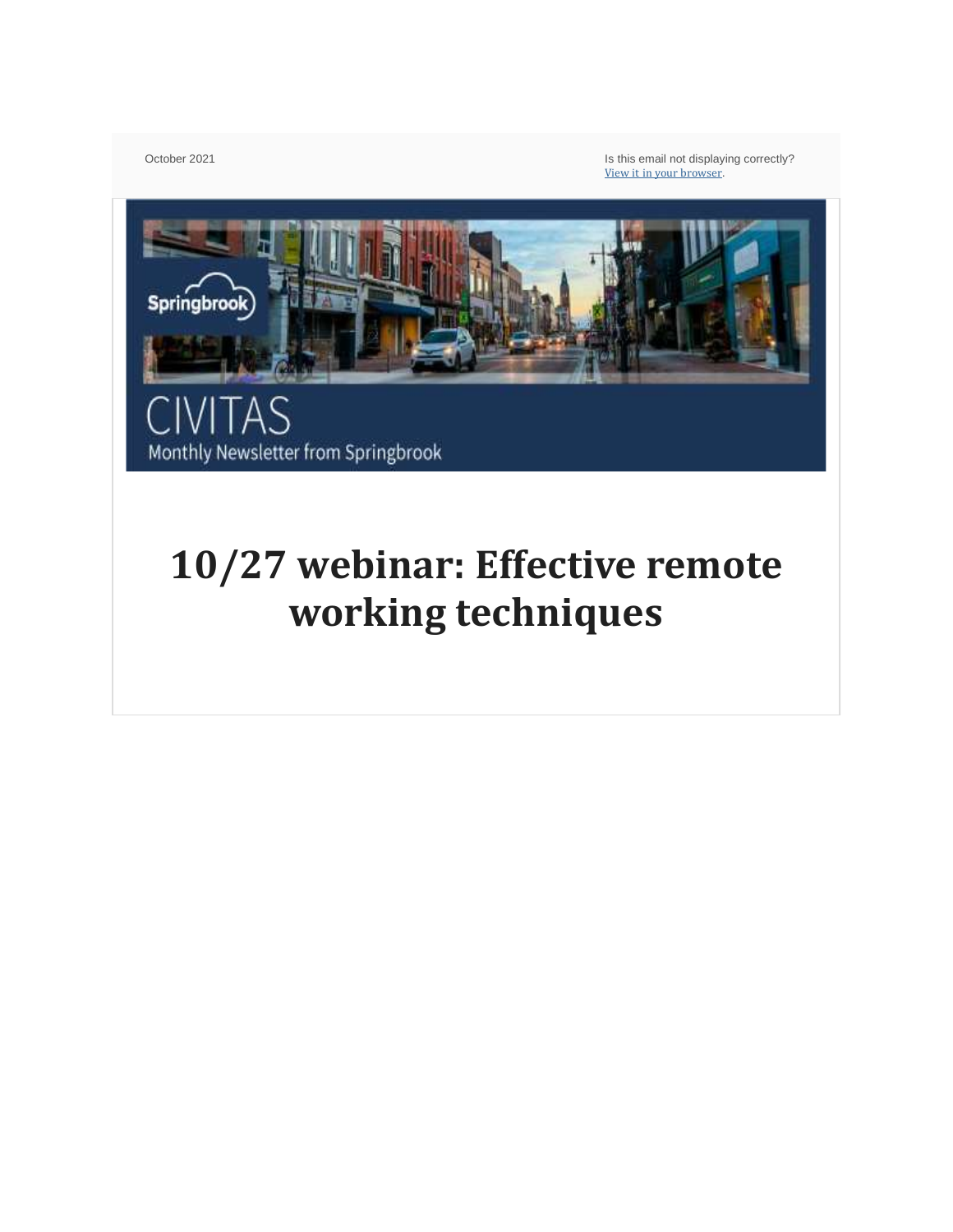

54% of those who work from home have indicated that they would prefer to continue doing so, says a study from **Pew [Research](https://www.pewresearch.org/social-trends/2020/12/09/how-the-coronavirus-outbreak-has-and-hasnt-changed-the-way-americans-work/)**. Additionally, 46% of employees who never worked remotely pre-pandemic indicate they'd like to continue going forward.

> Register now for the **[Springbrook](https://us02web.zoom.us/webinar/register/WN_SIsZ1_erR7m2RmBSURdllw?_x_zm_rtaid=nPFrMV-jS0K0b4Gi0T0cNg.1632771563707.74969c09d1158c121fe2d00e7c8f2549&_x_zm_rhtaid=330) 10/27 webinar** and learn how to understand this radically changed work landscape.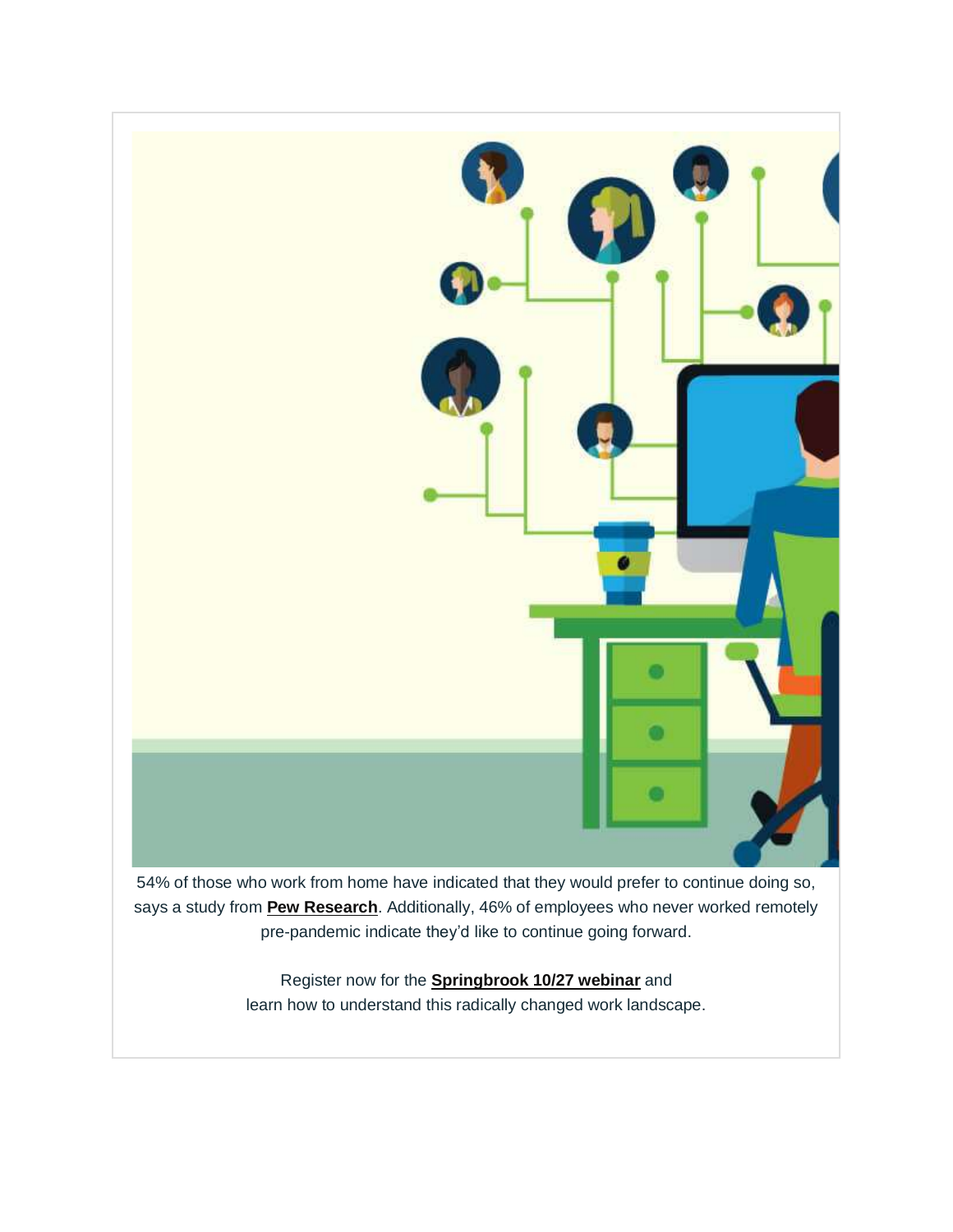

## **9/15 On demand: The State of Relief Funding: A national survey**

How did your peers in local government agencies access and utilize American Relief Funding this year and last? **[Click](https://springbrooksoftware.com/9-1-webinar-the-state-of-relief-funding-a-national-survey/) [here](https://springbrooksoftware.com/9-1-webinar-the-state-of-relief-funding-a-national-survey/)** to hear the findings of the latest annual Springbrook Research Institute survey on this precedent setting funding. Find out how over 100 local government agencies reacted to the funding opportunities.



#### SpringbrookCirrus

#### **Enterprise Cloud Migration**

Move to the **[Cirrus](https://springbrooksoftware.com/solutions/cirrus-cloud/) Cloud [Platform](https://springbrooksoftware.com/solutions/cirrus-cloud/)** and immediately realize heightened Security, Enhanced Customer Service and Work from Anywhere capabilities.

- A 25%
- performance boost
- The highest level of security available
- 100% scalable software
- Reduced hardware costs
- Reduced burden on IT staff
- Increased efficiency
- Built in backup and recovery
- Powerful Tableau reporting and analytics

#### **Learn all the [reasons](https://springbrooksoftware.com/wp-content/uploads/2020/11/Springbrook_Cloud_Digital_Conversion_11_09_2020.pdf) to move to [Cirrus](https://springbrooksoftware.com/wp-content/uploads/2020/11/Springbrook_Cloud_Digital_Conversion_11_09_2020.pdf) here**



## **Civicpay Update!**

Springbrook has invested heavily in developing CivicPay into the industry's premier citizen communications portal that takes simple cashless payments to the next level. **[Watch](https://springbrooksoftware.com/meet-the-new-advanced-civicpay-webinar/) out on demand [webinar](https://springbrooksoftware.com/meet-the-new-advanced-civicpay-webinar/)** for an in depth look at all the features and functions of today's **advanced Civicpay.**



**7/7 On demand: Local government ransomware attacks: Best Practice for managing threats**